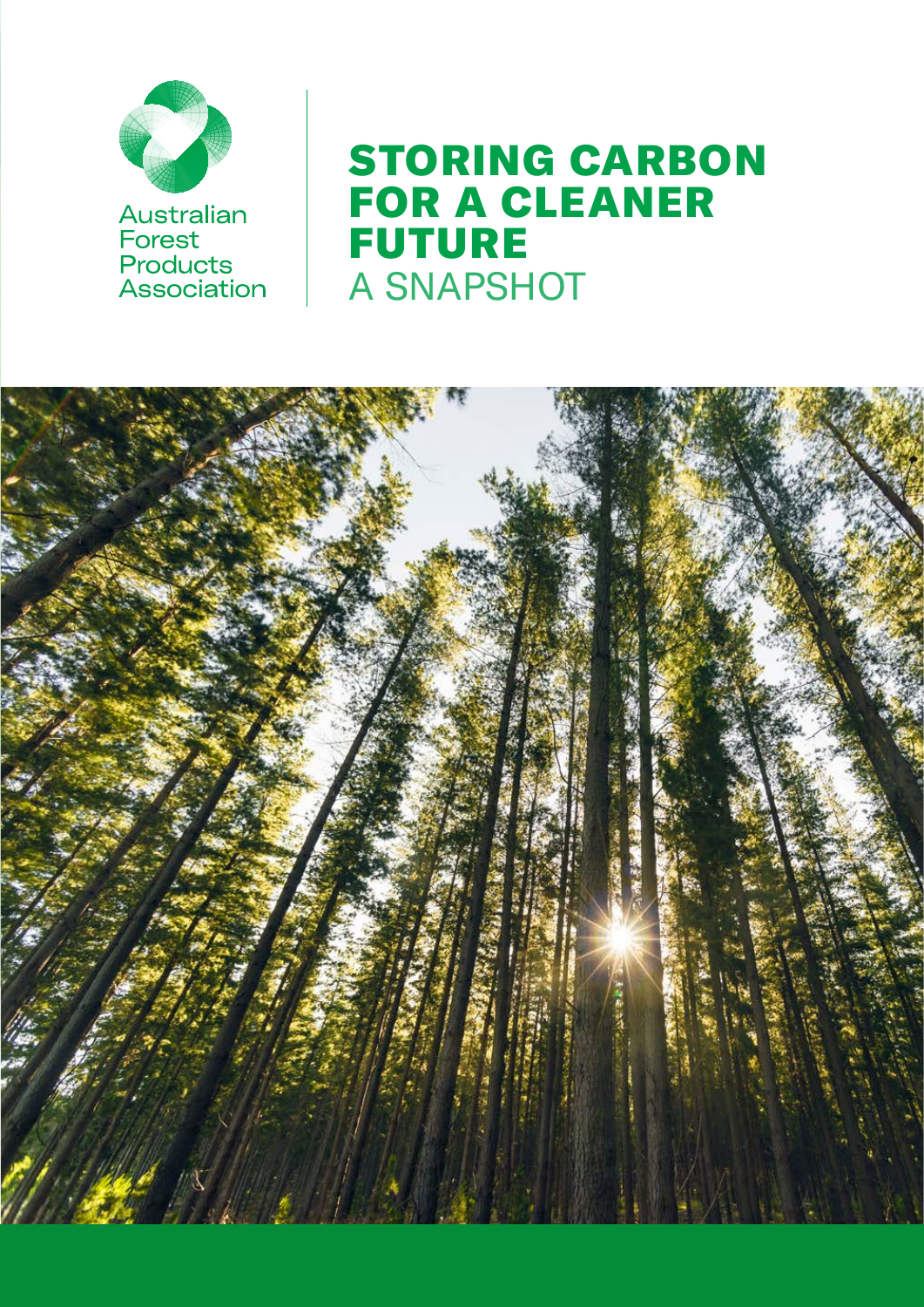### SUSTAINABLE FOREST INDUSTRIES ARE PART OF THE CLIMATE CHANGE SOLUTION.

**Australia's Forest Industries play a significant role in mitigating climate change, growing regional communities and providing economic benefit to Australia, but they can do a lot more with a stronger focus from decision makers and with the right policy settings.**

### LOOK AROUND!

Renewable timber and fibre products are everywhere



and everywhere they are, carbon is being stored.

## DID YOU KNOW?



**Trees capture the most carbon when they are in their early to midgrowth phase, which is why the continuous harvest-and-replant cycle of Australia's forestry operations deliver such good carbon sequestration.**



**The Intergovernmental Panel on Climate Change (IPCC) says sustainably managing our native forests for timber and wood products delivers the best climate change mitigation results, just as occurs on the small fraction of Australia's native forest estate available for timber production.**



**The average timber framed house stores as much carbon as is emitted by a car driving two-thirds the way around the world.**



**Wood products in use in Australia store enough carbon to offset the emissions generated by all the cars on our roads for one year.**



**Australia's plantation estate stores 258 million tonnes of carbon – which is equivalent to the emissions avoided by 53,600 wind turbines or emitted by 56,109,817 cars driven for one year.**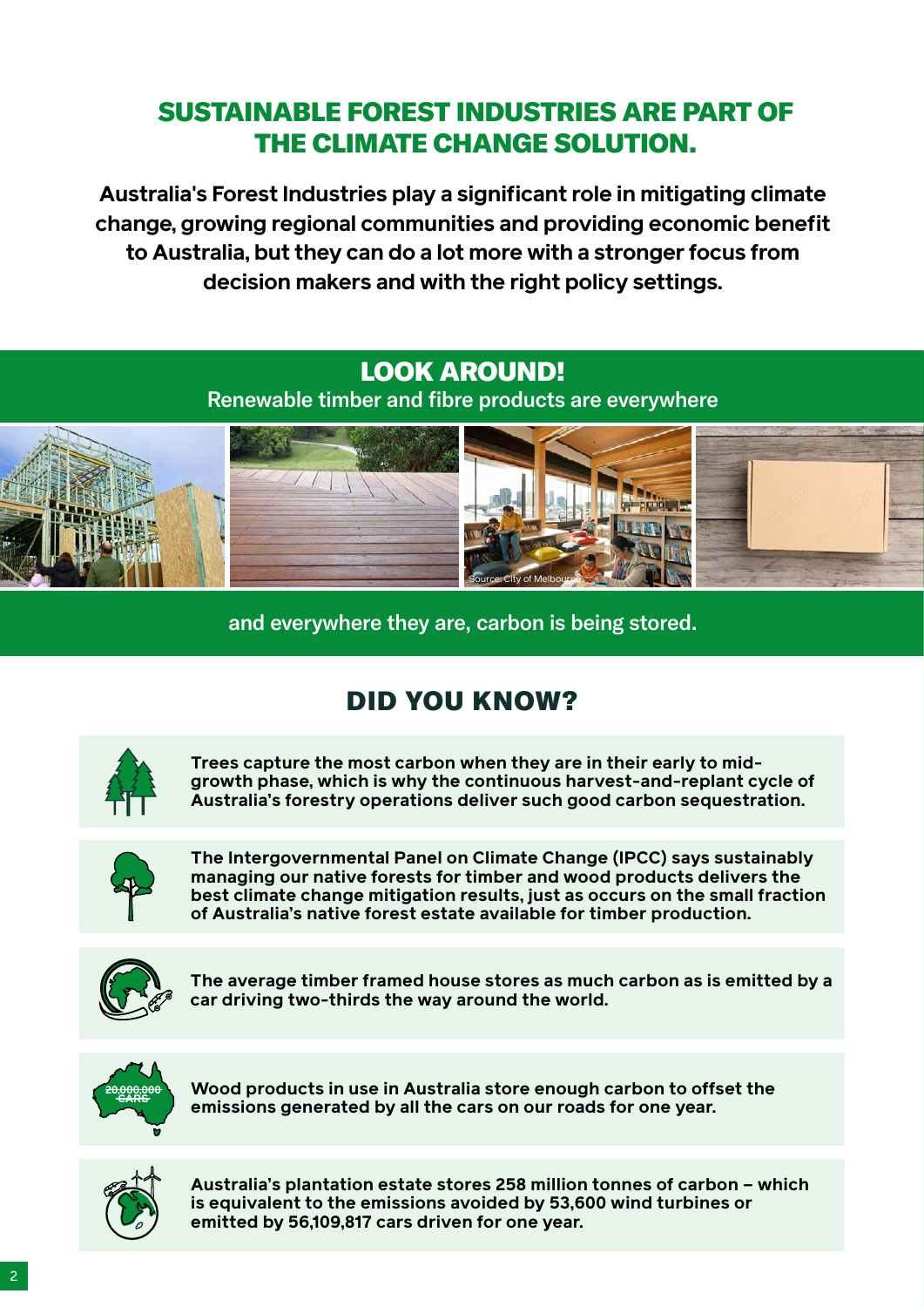**"A sustainable forest management strategy aimed at maintaining or increasing forest carbon stocks, while producing an annual sustained yield of timber, fibre or energy from the forest, will generate the largest sustained mitigation benefit."** 

 **Intergovernmental Panel on Climate Change, 4th Assessment**

#### A SIMPLE GUIDE SUSTAINABLE FOREST INDUSTRIES CARBON CYCLE



**The role of our working forests in the carbon cycle is best understood at the macro-scale. The atmosphere is influenced by the overall effect of forest biology and forest management over time.**